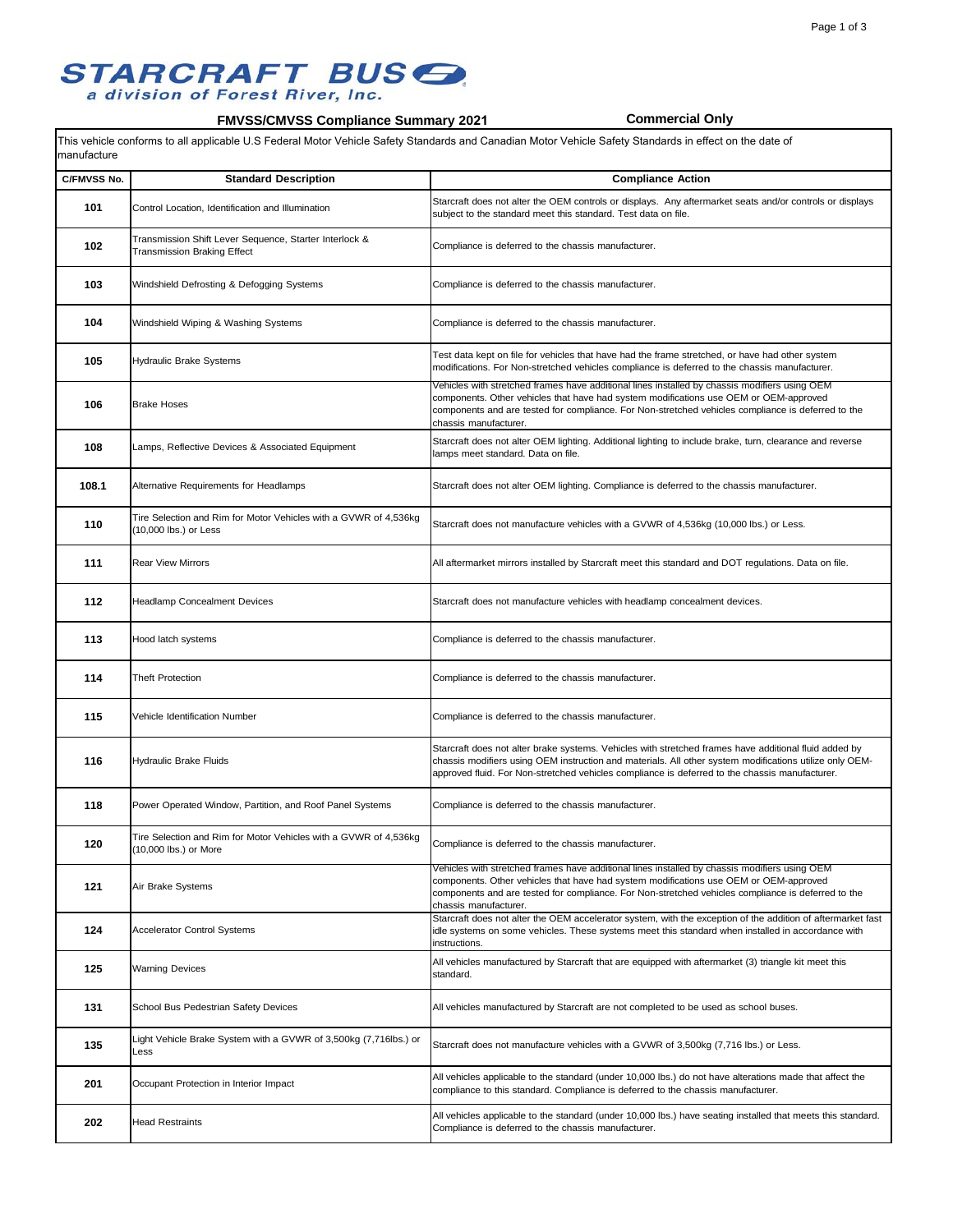#### Page 2 of 3

## **STARCRAFT BUS G.**<br>a division of Forest River, Inc.

### **FMVSS/CMVSS Compliance Summary 2021 Commercial Only**

This vehicle conforms to all applicable U.S Federal Motor Vehicle Safety Standards and Canadian Motor Vehicle Safety Standards in effect on the date of manufacture

| 203   | Impact Protection for the Driver from the Steering Control System                      | Compliance is deferred to the chassis manufacturer.                                                                                                                                                             |
|-------|----------------------------------------------------------------------------------------|-----------------------------------------------------------------------------------------------------------------------------------------------------------------------------------------------------------------|
| 204   | Steering Control Rearward Displacement                                                 | Compliance is deferred to the chassis manufacturer.                                                                                                                                                             |
| 205   | Glazing Materials                                                                      | No modifications are made to the OEM Glazing materials. Additional glazing materials meet the standard.<br>Data on file.                                                                                        |
| 206   | Door Locks and Door Retention Devices                                                  | All vehicles manufactured by Starcraft (non-buses) that are subject to this standard have no modifications<br>made which affect compliance to the standard. Compliance is deferred to the chassis manufacturer. |
| 207   | Seating System                                                                         | All seating installed by Starcraft meets this standard. Test data on file.                                                                                                                                      |
| 208   | Occupant Crash Protection                                                              | No alterations are made to the OEM seat belts, air bag systems or associated hardware. Any seat belt<br>systems added meet the standard. Test data on file.                                                     |
| 209   | Seat Belt Assemblies                                                                   | No alterations are made to the OEM seat belts or associated hardware. Any seat belt systems added<br>meet the standard. Test data on file.                                                                      |
| 210   | Seat Belt Assembly Anchorage                                                           | No alterations are made to the OEM seat belts or associated hardware. Seat belt systems and their<br>installation meet the standard. Test data on file.                                                         |
| 210.1 | User-ready Tether Anchorages for Restraint System                                      | No alterations are made to the OEM seat belts or associated hardware. Seat belt systems and their<br>installation meet the standard. Data on file.                                                              |
| 210.2 | Lower Universal Anchorage Systems for Restraint Systems and<br><b>Booster Cushions</b> | No alterations are made to the OEM seat belts or associated hardware. Seat belt systems and their<br>installation meet the standard. Data on file.                                                              |
| 212   | Windshield Mounting                                                                    | Compliance is deferred to the chassis manufacturer.                                                                                                                                                             |
| 213   | <b>Child Restraint Systems</b>                                                         | Vehicles manufactured by Starcraft that are subject to this standard (under 10,000 lbs.) have seating<br>installed that meets this standard. Test data on file.                                                 |
| 213.4 | Built-in Child Restraint Systems and Built-in Booster Cushions                         | Vehicles manufactured by Starcraft that are subject to this standard (under 10,000 lbs.) have seating<br>installed that meets this standard. Test data on file.                                                 |
| 214   | Side Impact Protection with a GVWR of 4,536kg (10,000 lbs.) or<br>_ess                 | Starcraft does not manufacture vehicles with a GVWR of 4,536kg (10,000 lbs.) or Less                                                                                                                            |
| 216   | Roof Crush Resistance                                                                  | Starcraft does not manufacture vehicles that are subject to this standard.                                                                                                                                      |
| 217   | <b>Bus Window Retention and Release</b>                                                | No modifications are made to the OEM windows. Additional windows meet the standard. Test data on<br>file.                                                                                                       |
| 219   | Windshield Zone Intrusion                                                              | Compliance is deferred to the chassis manufacturer.                                                                                                                                                             |
| 220   | School Bus Rollover Testing                                                            | All vehicles manufactured by Starcraft are not completed to be used as school buses, however, Starcraft<br>does test vehicles to meet standard.                                                                 |
| 221   | School Bus Body Joint Strength                                                         | All vehicles manufactured by Starcraft are not completed to be used as school buses, however, Starcraft<br>does test vehicles to meet standard.                                                                 |
| 222   | School Bus Passenger Seating and Crash Protection                                      | All vehicles manufactured by Starcraft are not completed to be used as school buses.                                                                                                                            |
| 225   | Child Restraint Anchorage Systems                                                      | Vehicles manufactured by Starcraft that are subject to this standard (under 10,000 lbs.) have seating<br>installed that meets this standard.                                                                    |
| 301   | Fuel System Integrity                                                                  | Compliance is deferred to the chassis manufacturer.                                                                                                                                                             |
| 301.1 | LPG Fuel System Integrity                                                              | Compliance is deferred to the chassis manufacturer.                                                                                                                                                             |
| 301.2 | CNG Fuel System Integrity                                                              | Compliance is deferred to the chassis manufacturer.                                                                                                                                                             |